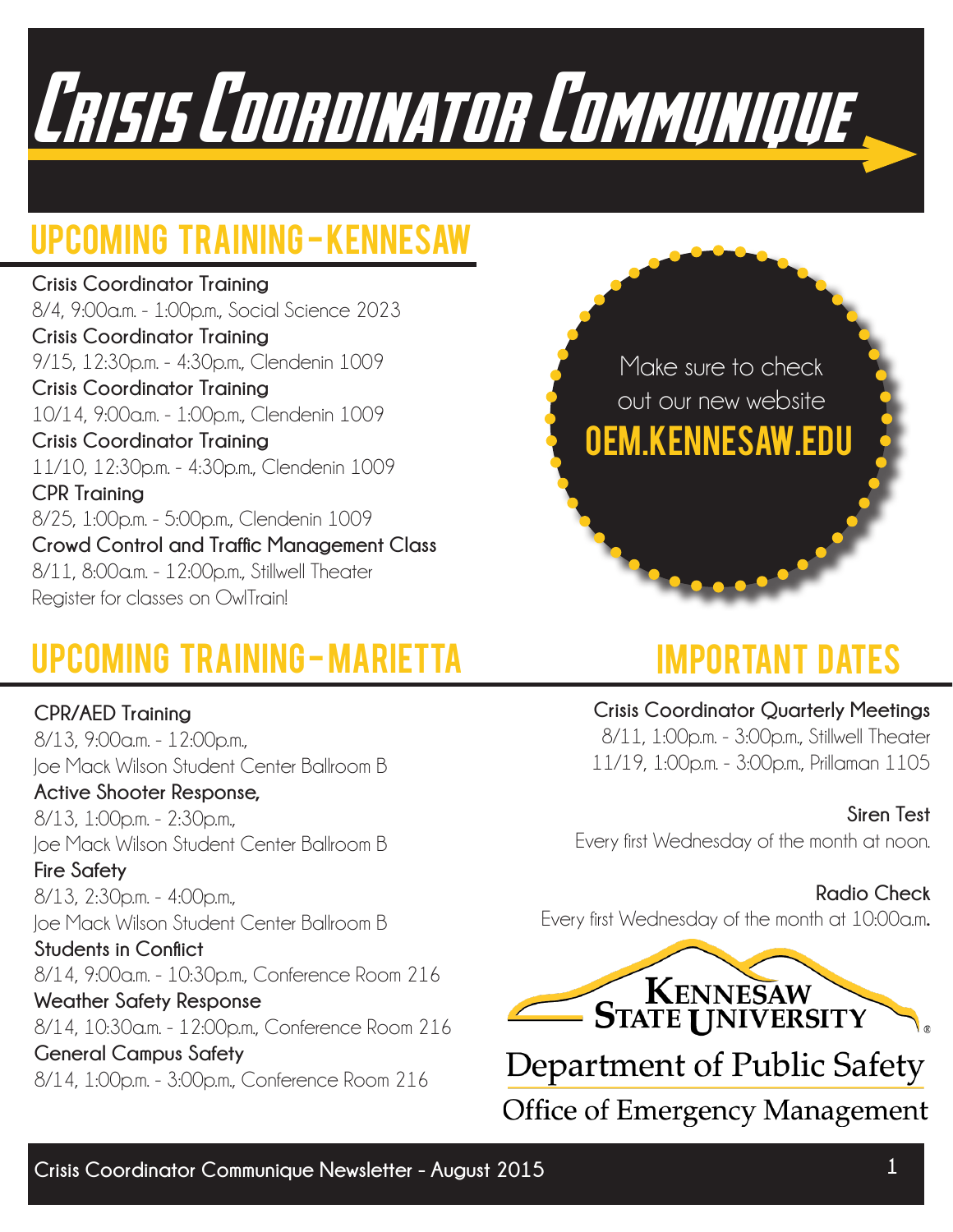### **Follow us on:**



**facebook.com/ kennesawstateOEM**



**@KSU\_Safety**



# Dont Get beat by the heat

As we descend into the dog days of summer, it is important to remember to prepare for the heat just as you would any other weather phenomena. Remain aware of any heat advisories or warnings that are issued by the National Weather Service. These are usually issued when the Heat Index, which is a mathematical combination of temperature and relative humidity that attempts to gauge how hot it really feels, rises above 105 degrees. In these conditions, heat disorders, such as heat exhaustion or heat stroke, can occur due to prolonged exposure and/or strenuous activity in the searing heat. To avoid heat exhaustion and heat stroke, it is important to remember these safety tips:

- Drink plenty of water or other non-caffeinated and non-alcoholic beverages
- Wear loose, lightweight clothing
- Find a place to cool off if you have to be outside
- Avoid spending time outside during the peak heat of the day

These tips are particularly important for children, the elderly, and people with pre-existing cardiac or breathing issues because of the increased stress the heat can put on your body.

Below is the NWS Heat Index chart.

|          | <b>NWS Heat Index</b> |    |    |     |                                                                            | Temperature (°F) |                        |     |        |     |         |           |     |     |                |     |     |
|----------|-----------------------|----|----|-----|----------------------------------------------------------------------------|------------------|------------------------|-----|--------|-----|---------|-----------|-----|-----|----------------|-----|-----|
|          |                       | 80 | 82 | 84  | 86                                                                         | 88               | 90                     | 92  | 94     | 96  | 98      | 100       | 102 | 104 | 106            | 108 | 110 |
| (%)      | 40                    | 80 | 81 | 83  | 85                                                                         | 88               | 91                     | 94  | 97     | 101 | 05<br>1 | <b>09</b> |     | 9   | 24             |     | 36  |
|          | 45                    | 80 | 82 | 84  | 87                                                                         | 89               | 93                     | 96  | 100    | 104 | 09      | 4         | 9   | 124 | 30             | 137 |     |
|          | 50                    | 81 | 83 | 85  | 88                                                                         | 91               | 95                     | 99  | 103    | 108 | 1<br>з  | 8         | 24  | з   | 37             |     |     |
|          | 55                    | 81 | 84 | 86  | 89                                                                         | 93               | 97                     | 101 | 06     | 2   | 7       | 24        | 30  | 37  |                |     |     |
| Humidity | 60                    | 82 | 84 | 88  | 91                                                                         | 95               | 100                    | 105 | 1<br>O | 6   | 23      | 129       | 137 |     |                |     |     |
|          | 65                    | 82 | 85 | 89  | 93                                                                         | 98               | 103                    | 108 | 1<br>4 | 121 | 128     | 136       |     |     |                |     |     |
| Relative | 70                    | 83 | 86 | 90  | 95                                                                         | 100              | 105                    | 2   | 9<br>1 | 126 | 134     |           |     |     |                |     |     |
|          | 75                    | 84 | 88 | 92  | 97                                                                         | 103              | 09                     | 116 | 124    | 132 |         |           |     |     |                |     |     |
|          | 80                    | 84 | 89 | 94  | 100                                                                        | 106              | 3                      | 121 | 129    |     |         |           |     |     |                |     |     |
|          | 85                    | 85 | 90 | 96  | 102                                                                        |                  |                        | 26  | 35     |     |         |           |     |     |                |     |     |
|          | 90                    | 86 | 91 | 98  | 105                                                                        | $\bullet$        | 122                    | 131 |        |     |         |           |     |     |                |     |     |
|          | 95                    | 86 | 93 | 100 | 108                                                                        |                  | 27                     |     |        |     |         |           |     |     |                |     |     |
|          | 100                   | 87 | 95 | 103 | 112                                                                        | 121              | 132                    |     |        |     |         |           |     |     |                |     |     |
|          |                       |    |    |     | Likelihood of Heat Disorders with Prolonged Exposure or Strenuous Activity |                  |                        |     |        |     |         |           |     |     |                |     |     |
|          | Caution               |    |    |     |                                                                            |                  | <b>Extreme Caution</b> |     |        |     |         | Danger    |     |     | Extreme Danger |     |     |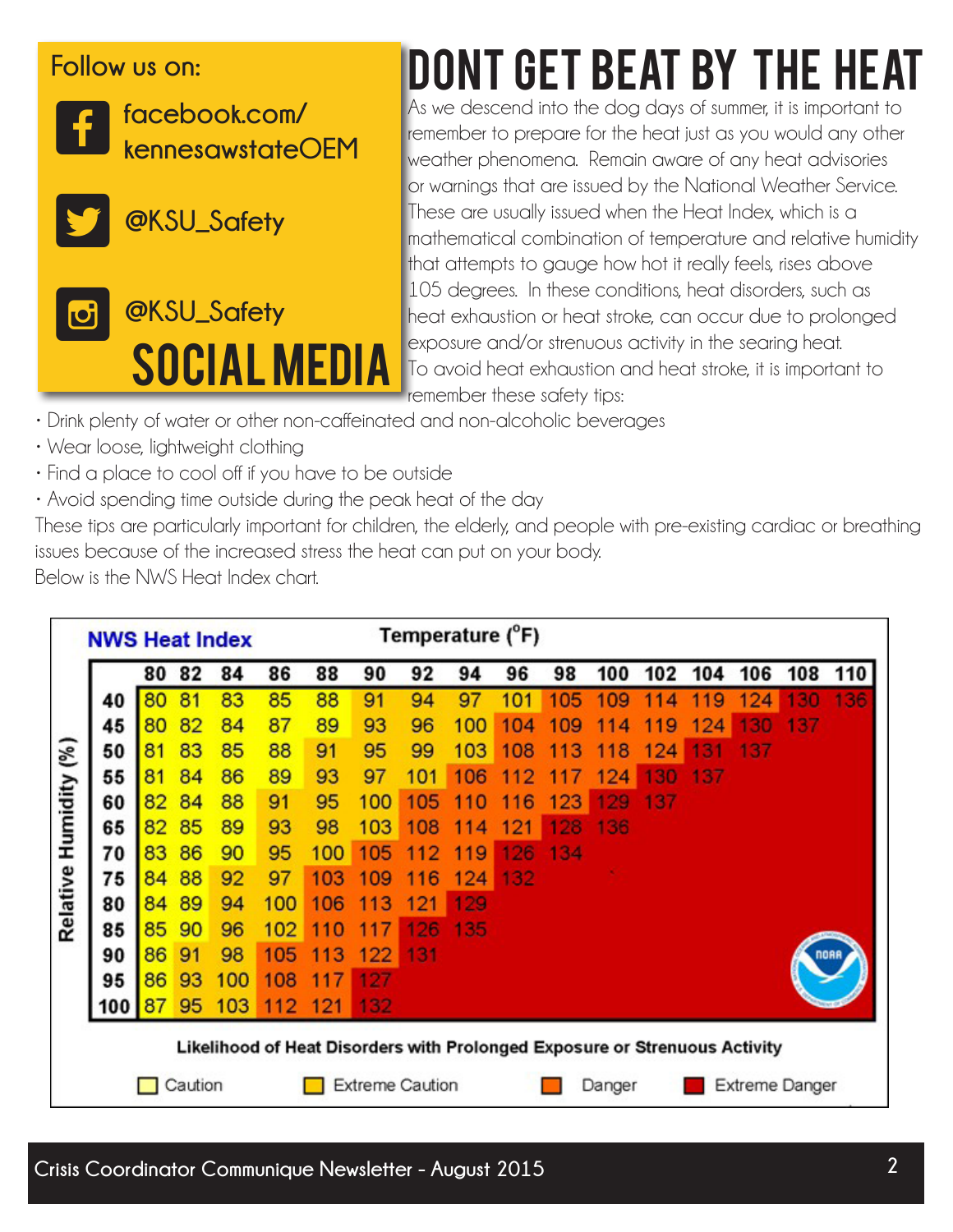## **CERTAINLY NO DISASTER OUR** Trainees Cannot Handle!

Tuesday, July 28th, four KSU CERT trainees, along with many from Cobb County CERT, participated in a disaster simulation as part of their final evaluation. The simulation was held at the Onyx Theater on the Kennesaw campus. A makeup artist created realistic-looking injuries such as contusions, lesions and other wounds on the role players. A fog machine, along with the fire alarm helped make the training situation more intense for the participants. The trainees did a fantastic job practicing their newly-learned skills in search and rescue, extinguishing small fires and medical operations. The Fall semester CERT classes will be starting in September and you can obtain more information by emailing cert@kennesaw.edu. Also, you can get the class schedules on OwlTrain or contact our office.

**The Crisis Coordinator Communique is here to provide monthly communication concerning KSU Crisis Coordination, upcoming training, and emergency and safety tips.** 

### **Office of Emergency Management**

470-578-6985 Office Annex, Bldg. 14

Andy Altizer, Director andy\_altizer@kenneaw.edu

James Westbrook, Assistant Director jwestbr9@kennesaw.edu

Christy Hendricks, Kennesaw Coordinator dhendr16@kennesaw.edu

Ted Stafford, Marietta Coordinator estaffo7@kennesaw.edu

Bob Williams, Communication Center Manager rwilli47@kennesaw.edu

Stephanie Jordan, Communications Intern/Editor sjorda35@kennesawedu



## **EMERGENCY** Text Number

You can text the KSU Police

for emergencies at 770-356-3866

# Can you hear me now?

Radios are here! We have received enough radios to replace ALL analog radios that are still in use across the Kennesaw Campus. Please look for an email from us in the next week with directions for getting your analog radio replaced. We will be conducting swap-outs on a building-bybuilding basis so you will not have to come far to get your new radio! We will also do a quick twominute "how to use the new radios" run-down for everyone.